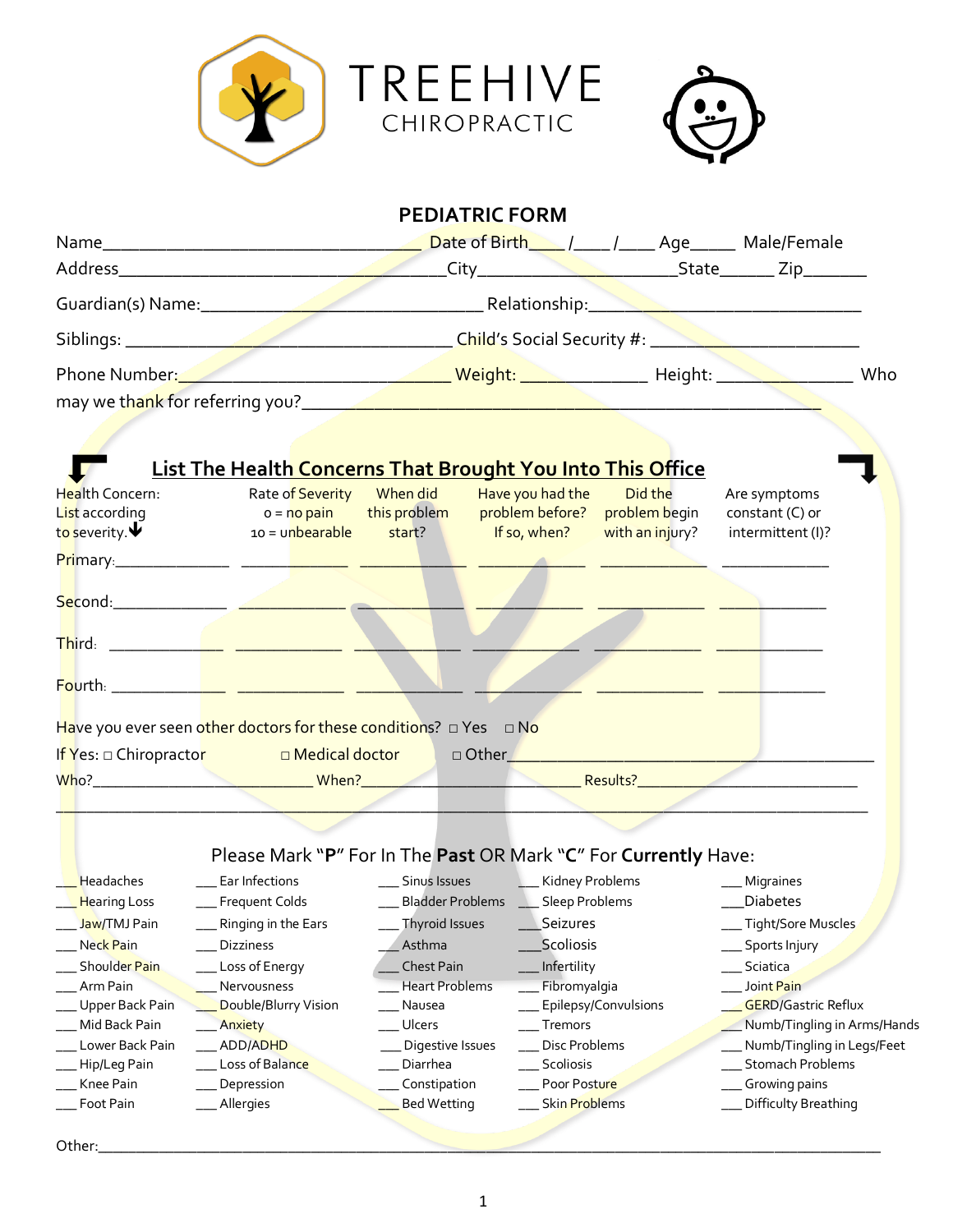

## **PREGNANCY INFORMATION:**

| Other information: <u>Andrean American property</u>                                                                   |                                                                                 |  |                                          |                          |           |
|-----------------------------------------------------------------------------------------------------------------------|---------------------------------------------------------------------------------|--|------------------------------------------|--------------------------|-----------|
| Delivery Information:                                                                                                 |                                                                                 |  |                                          |                          |           |
| Location of Birth: (Circle One) Hospital Birth Center                                                                 |                                                                                 |  |                                          | Home                     |           |
|                                                                                                                       |                                                                                 |  |                                          | <b>Caesarian Section</b> |           |
| Induced? Yes/No Explain:                                                                                              | the contract of the contract of the contract of the contract of the contract of |  |                                          |                          |           |
|                                                                                                                       |                                                                                 |  |                                          |                          |           |
| Other information: <u>Andrean American Contractor</u>                                                                 |                                                                                 |  |                                          |                          |           |
| Post Birth Information:                                                                                               |                                                                                 |  |                                          |                          |           |
| <mark>Bir</mark> th Weight:__________________________________                                                         |                                                                                 |  |                                          |                          |           |
|                                                                                                                       |                                                                                 |  | Formula Fed Yes/No How Long?____________ |                          |           |
|                                                                                                                       |                                                                                 |  |                                          |                          |           |
| Food Allergies or intolerances: <u>Allergies of the set of the set of the set of the set of the set of the set of</u> |                                                                                 |  |                                          |                          |           |
| Doses of antibiotics/prescription drugs your child has taken: Past 6 months _____ Total lifetime _____                |                                                                                 |  |                                          |                          |           |
|                                                                                                                       |                                                                                 |  |                                          |                          |           |
| Over the counter drugs (Tylenol, cough syrup, laxatives, etc.)                                                        |                                                                                 |  |                                          |                          |           |
|                                                                                                                       |                                                                                 |  |                                          |                          |           |
| List all surgical operations & years: ___                                                                             |                                                                                 |  |                                          |                          |           |
| Has your child ever been knocked unconscious? $\Box$ Yes $\Box$ No                                                    |                                                                                 |  | Fractured A Bone?                        |                          | DYes □ No |
| If yes to either of the above, please describe:                                                                       |                                                                                 |  |                                          |                          |           |
|                                                                                                                       |                                                                                 |  |                                          |                          |           |